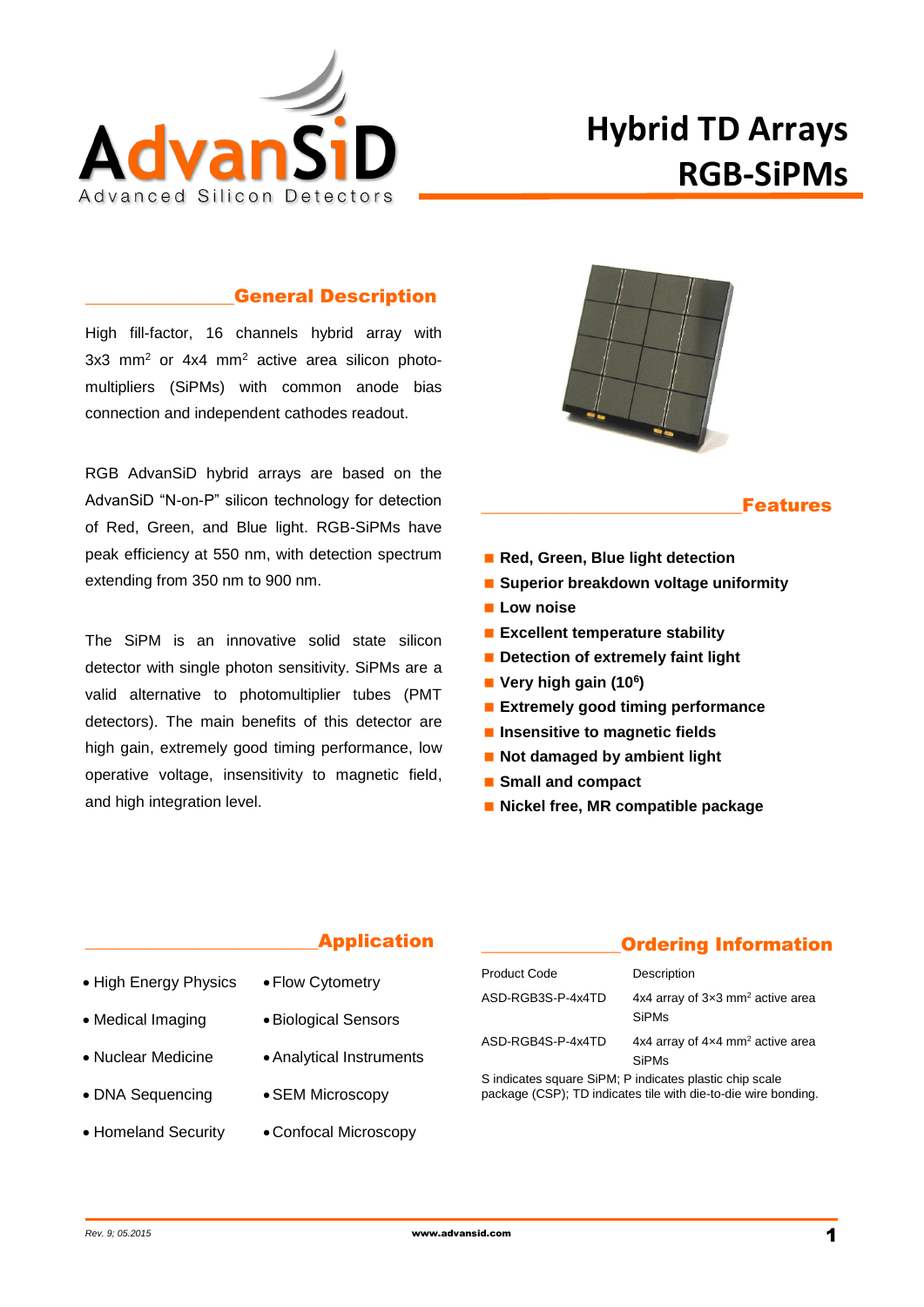## **Hybrid TD Arrays RGB-SiPMs**

### Absolute Maximum Ratings\_\_\_\_\_\_\_\_\_\_\_\_\_\_\_\_\_\_\_\_\_\_\_\_\_\_\_\_\_\_\_\_\_\_\_\_\_\_\_\_\_\_\_\_\_\_\_\_\_\_

| Symbol          | <b>Parameter</b>                   | Min                   | Max    | Unit |
|-----------------|------------------------------------|-----------------------|--------|------|
| $T_A$           | <b>Operating Temperature Range</b> | -25                   | $+40$  | °C   |
| $T_{\rm s}$     | Storage temperature                | -40                   | $+60$  | °C   |
| $T_{sol}$       | Lead temperature (solder) 5s       |                       | $+250$ | °С   |
| $M_{\text{VW}}$ | Max voltage working range          | Breakdown Voltage + 4 |        |      |

*Stresses beyond those listed under "Absolute Maximum Ratings" may cause permanent damage to the device. These are stress ratings only, and functional operation of the device at these or any other conditions beyond those indicated in the operational sections of the specifications is not implied. Exposure to absolute maximum rated conditions for extended periods may affect device reliability.*

# Geometrical, Electrical, and Optical Typical Characteristics (T<sub>a</sub>=20°C)

|                    |                                                      | <b>Product</b>                                                                                                                                                                 |                                      |  |  |
|--------------------|------------------------------------------------------|--------------------------------------------------------------------------------------------------------------------------------------------------------------------------------|--------------------------------------|--|--|
| Symbol             | <b>Parameter</b>                                     | ASD-RGB3S-P-4x4TD                                                                                                                                                              | ASD-RGB4S-P-4x4TD                    |  |  |
| AA                 | Effective active area                                | $3x3x16$ mm <sup>2</sup>                                                                                                                                                       | $4x4x16$ mm <sup>2</sup>             |  |  |
| Ch                 | Channels (SiPMs)                                     | 16                                                                                                                                                                             | 16                                   |  |  |
| S                  | SiPM size                                            | $3\times3$ mm <sup>2</sup>                                                                                                                                                     | $4\times4$ mm <sup>2</sup>           |  |  |
| P                  | SiPM pitch                                           | $3.2 \text{ mm}$                                                                                                                                                               | $4.2 \text{ mm}$                     |  |  |
| N                  | Cell number                                          | 5520 /channel                                                                                                                                                                  | 9340 /channel                        |  |  |
| FF <sup>A</sup>    | Array fill-factor                                    | 83.5%                                                                                                                                                                          | 87.3%                                |  |  |
| <b>CS</b>          | Cell size (pitch)                                    |                                                                                                                                                                                | 40 µm x 40 µm                        |  |  |
| FF                 | Cell fill-factor                                     |                                                                                                                                                                                | 60 %                                 |  |  |
| RQ                 | Quenching resistance                                 |                                                                                                                                                                                | 550 k $\Omega$                       |  |  |
| $\mathsf{C}$       | Cell capacitance                                     | 90 fF                                                                                                                                                                          |                                      |  |  |
| TRC                | Recharge time constant                               | 50 ns                                                                                                                                                                          |                                      |  |  |
| $S_R$              | Spectral response range                              | 350 to 900 nm                                                                                                                                                                  |                                      |  |  |
| $\lambda_{p}$      | Peak sensitivity<br>wavelength                       | 550 nm                                                                                                                                                                         |                                      |  |  |
| <b>PDE</b>         | <b>Photon Detection</b><br>Efficiency <sup>(1)</sup> | 32.5 %                                                                                                                                                                         |                                      |  |  |
| <b>BV</b>          | Breakdown voltage <sup>(2)</sup>                     | Typical: 27 V                                                                                                                                                                  | Min: 25 V<br>Max: 29 V               |  |  |
| $\sigma$ BV        | BV standard deviation <sup>(3)</sup>                 |                                                                                                                                                                                | 50 mV                                |  |  |
| ΔBV                | BV uniformity <sup>(4)</sup>                         |                                                                                                                                                                                | < 0.4 V                              |  |  |
| OV                 | Recommended<br>Overvoltage range <sup>(5)</sup>      | Min: 2 V                                                                                                                                                                       | Max: 4 V                             |  |  |
| <b>DCR</b>         | Dark Count Rate <sup>(6)</sup>                       | < 100 kHz/mm <sup>2</sup> @ 2 V OV                                                                                                                                             | $<$ 200 kHz/mm <sup>2</sup> @ 4 V OV |  |  |
| G                  | $Gain^{(7)}$                                         |                                                                                                                                                                                | $2.7 \times 10^{6}$                  |  |  |
| <b>BVTC</b>        | Breakdown Voltage<br><b>Temperature Coefficient</b>  |                                                                                                                                                                                | 27 mV/°C                             |  |  |
| $n_{\text{epoxy}}$ | Refractive index of epoxy<br>$resin^{(8)}$           | 1.5115 (@ 589 nm, 23°C, uncured)                                                                                                                                               |                                      |  |  |
| $T_{epoxy}$<br>(1) | Spectral transmission of<br>epoxy resin $^{(8)}$     | > 97% @ 1000 - 1600 nm; > 99% @ 400 - 1000 nm<br>Measured at peak sensitivity wavelength $(\lambda = \lambda_p)$ at +4 V overvoltage (not including afterpulse and crosstalk). |                                      |  |  |

*(2) Refer to the data provided with each product. Special selection of devices based on BV available upon request.*

*(3) BV of SiPMs belonging to a same production lot is within 200 mV (±2) from mean BV value.*

*(4) Maximum difference in the BV of the SiPMs in each array.*

*(5) Overvoltage: excess bias beyond BV.*

*(6) 0.5 p.e. threshold level at 20 °C and +4 V overvoltage (primary dark count rate not including afterpulse).*

*(7) Measured at 20 °C at +4 V overvoltage.*

(8) *To be used as a guide only, not as a specification. Reported data is not guaranteed.*

*Information in this datasheet is believed to be reliable. However, no responsibility is assumed for possible inaccuracies or omissions. Specification are subject to change without notice.*

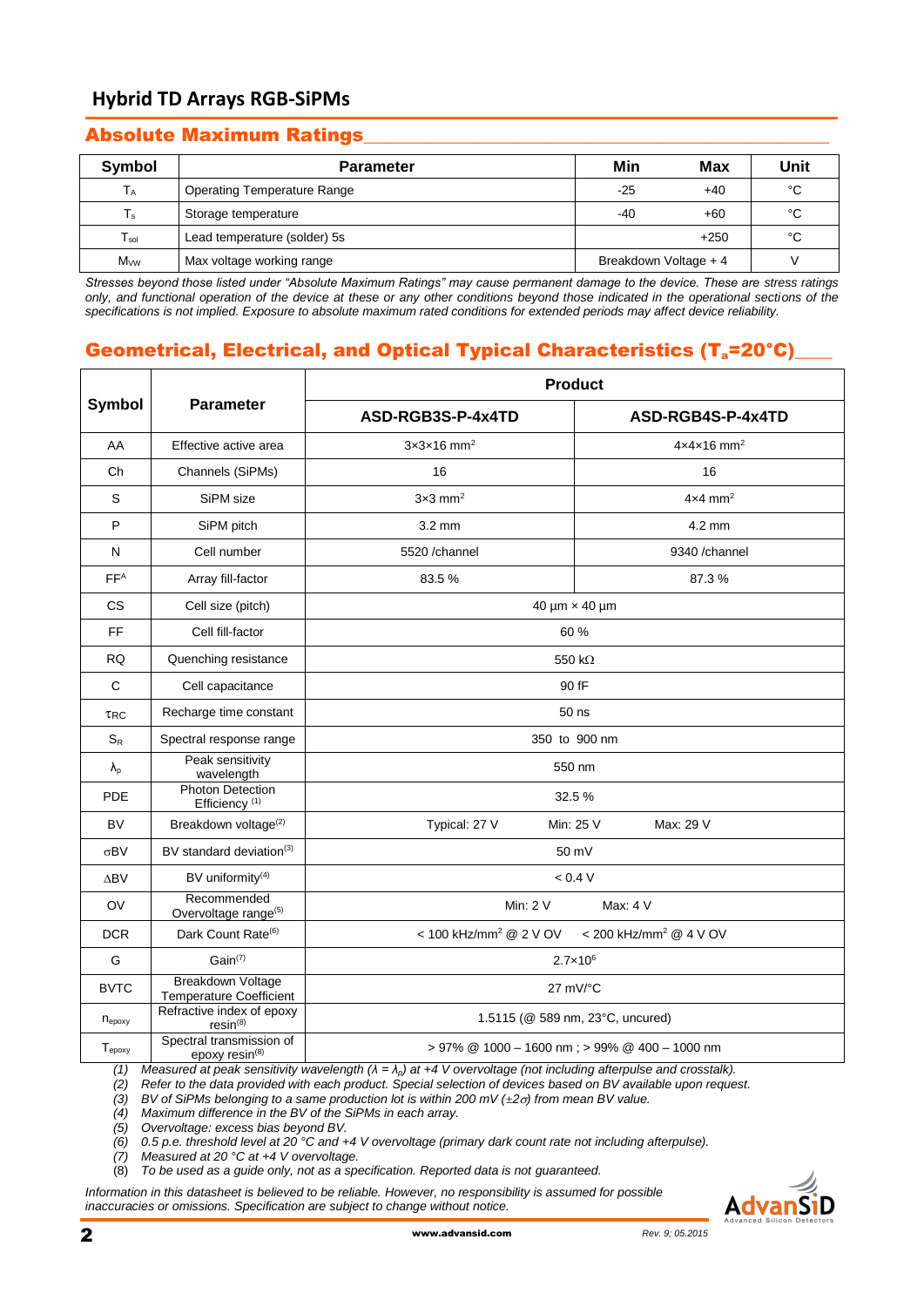## Dimensional Outlines and Channels Numbering

Units = mm, Mechanical tolerance =  $\pm 0.15$  mm unless otherwise noted.



#### SiPMs Bias and Read-out

TD type arrays feature font side die-to-die wire bonding. The SiPM dies are grouped in columns and interconnected through the front bond pads. Common bias terminals are available for each column of the array. Each SiPM of the array (channel) is independently readout from the back side of the dies.

- **SiPMs in RGB "TD" type arrays feature common cathode bias**
- **Independent anode read-out - Positive output signals**

### Pin-out\_\_\_\_\_\_\_\_\_\_\_\_\_\_\_\_\_\_\_\_\_\_\_\_\_\_\_\_\_\_\_\_\_\_\_\_\_\_\_\_\_\_\_\_\_\_\_\_\_\_\_\_\_\_\_\_\_\_\_\_\_\_\_\_\_\_\_\_\_\_\_\_\_

|                   | Pin number | <b>Name</b>     | <b>Channel</b> | Pin number | <b>Name</b>     | <b>Channel</b> |
|-------------------|------------|-----------------|----------------|------------|-----------------|----------------|
|                   |            | A4              | Ch.4           | 11         | K <sub>1</sub>  | Ch.1,5,9,13    |
| 20 <sub>0</sub>   | 2          | A <sub>3</sub>  | Ch.3           | 12         | K <sub>2</sub>  | Ch.2,6,10,14   |
| i<br>Huni<br>H    | 3          | A8              | Ch.8           | 13         | A14             | Ch.14          |
|                   | 4          | A7              | Ch.7           | 14         | A <sub>13</sub> | Ch.13          |
|                   | 5          | A12             | Ch.12          | 15         | A10             | Ch.10          |
| H<br>H.,<br>ыH    | 6          | A11             | Ch.11          | 16         | A <sub>9</sub>  | Ch.9           |
|                   | 7          | A16             | Ch.16          | 17         | A6              | Ch.6           |
|                   | 8          | A <sub>15</sub> | Ch.15          | 18         | A <sub>5</sub>  | Ch.5           |
|                   | 9          | K <sub>3</sub>  | Ch.3,7,11,15   | 19         | A2              | Ch.2           |
| Array bottom view | 10         | K4              | Ch.4,8,12,16   | 20         | A <sub>1</sub>  | Ch.1           |



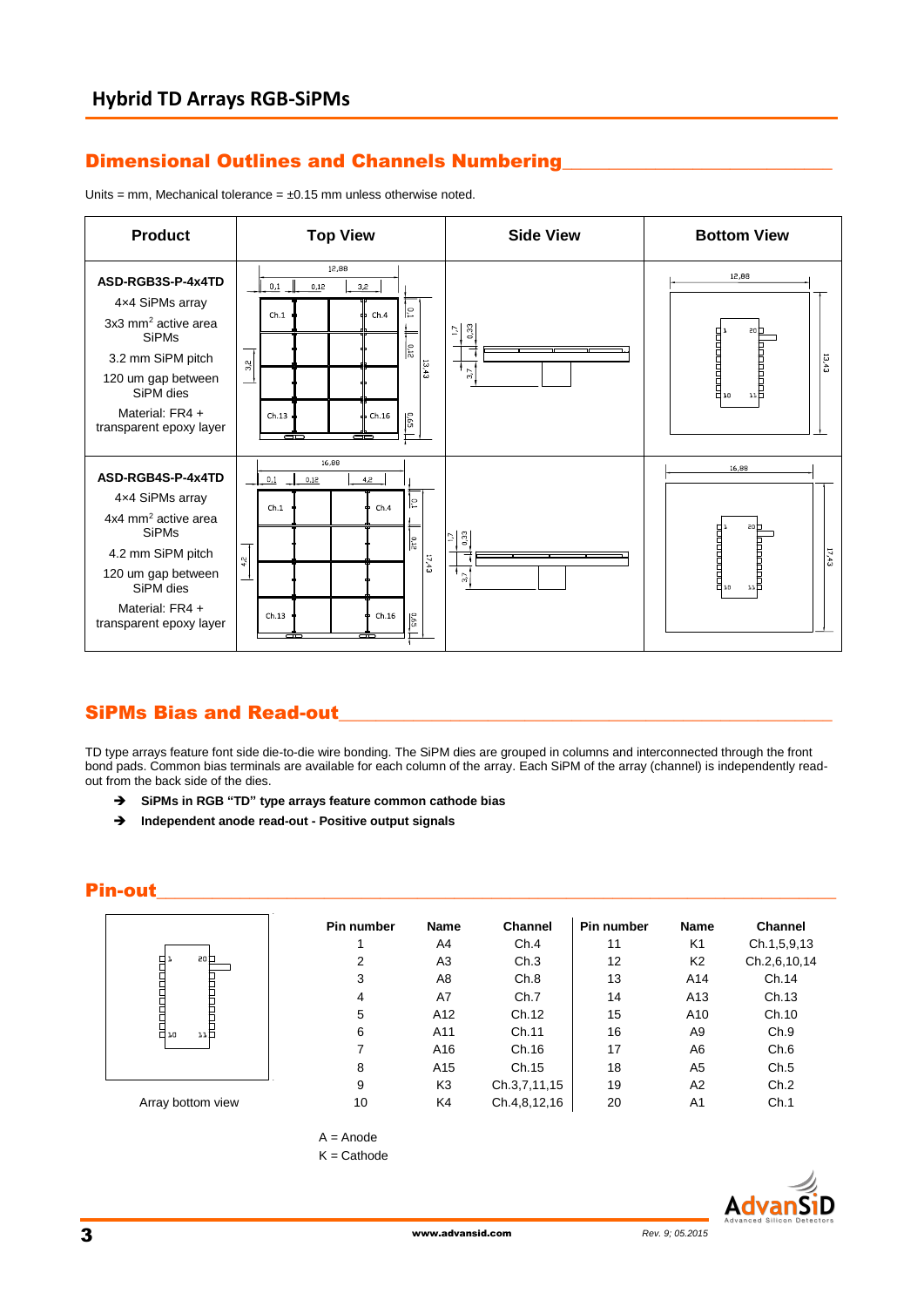# Connector

JAE 0.8 mm pitch IL-WX series.

One pin header connector mounted on the back of the module (part number JAE IL-WX-20P-VF-BE). One receptacle (socket) provided with each shipped SiPM array (part number JAE IL-WX-20S-VF-BE). SMT mounting of sockets should follow constructor's indications. Datasheet and mechanical information available a[t this link](http://jae-connector.com/en/product_en.cfm?l_code=EN&series_code=IL-WX&product_number=IL-WX-16S-VF-BE) (JAE website).

#### **General Specifications** (JAE IL-WX-20P-VF-BE)

| <b>Parameter</b>                | Value          | Unit                     |
|---------------------------------|----------------|--------------------------|
| Number of contacts              | 20             | $\overline{\phantom{0}}$ |
| Rated current                   | 0.5            | A                        |
| Dielectric withstanding voltage | 500 (1 minute) | V (AC rms)               |
| Insulation resistance           | $100$ (min)    | $M\Omega$                |
| Contact resistance              | $20$ (max)     | $m\Omega$                |
| Operating temperature range     | $-40$ to $+85$ | °C                       |

## **Device Characteristics**

This section reports the dependences on overvoltage, temperature, and wavelength of most relevant device parameters. Refer to the data accompanying each shipped product for more detailed information.

All measurements are performed in a tight-light climatic chamber at T=20°C, unless otherwise noted.

SiPM output signals are amplified with ASD-EP-EB-N or ASD-EP-EB-PZ evaluation boards and acquired with fast oscilloscopes; the digitized data is then processed with dedicated PC programs.

Explanation of SiPM working principle and details on SiPM properties parameters can be found on the *[Introduction to SiPMs](http://advansid.com/uploads/up_89_1392130270.pdf)* available at [http://advansid.com/resources/the-silicon-photmultiplier.](http://advansid.com/resources/the-silicon-photmultiplier)



**Fig.1** RGB-SiPMs breakdown voltage temperature dependence.



**Fig.2** Dark count rate per square mm in RGB-SiPMs as a function of overvoltage and temperature. 0.5 p.e. threshold level. Primary dark count rate, not including afterpulse.